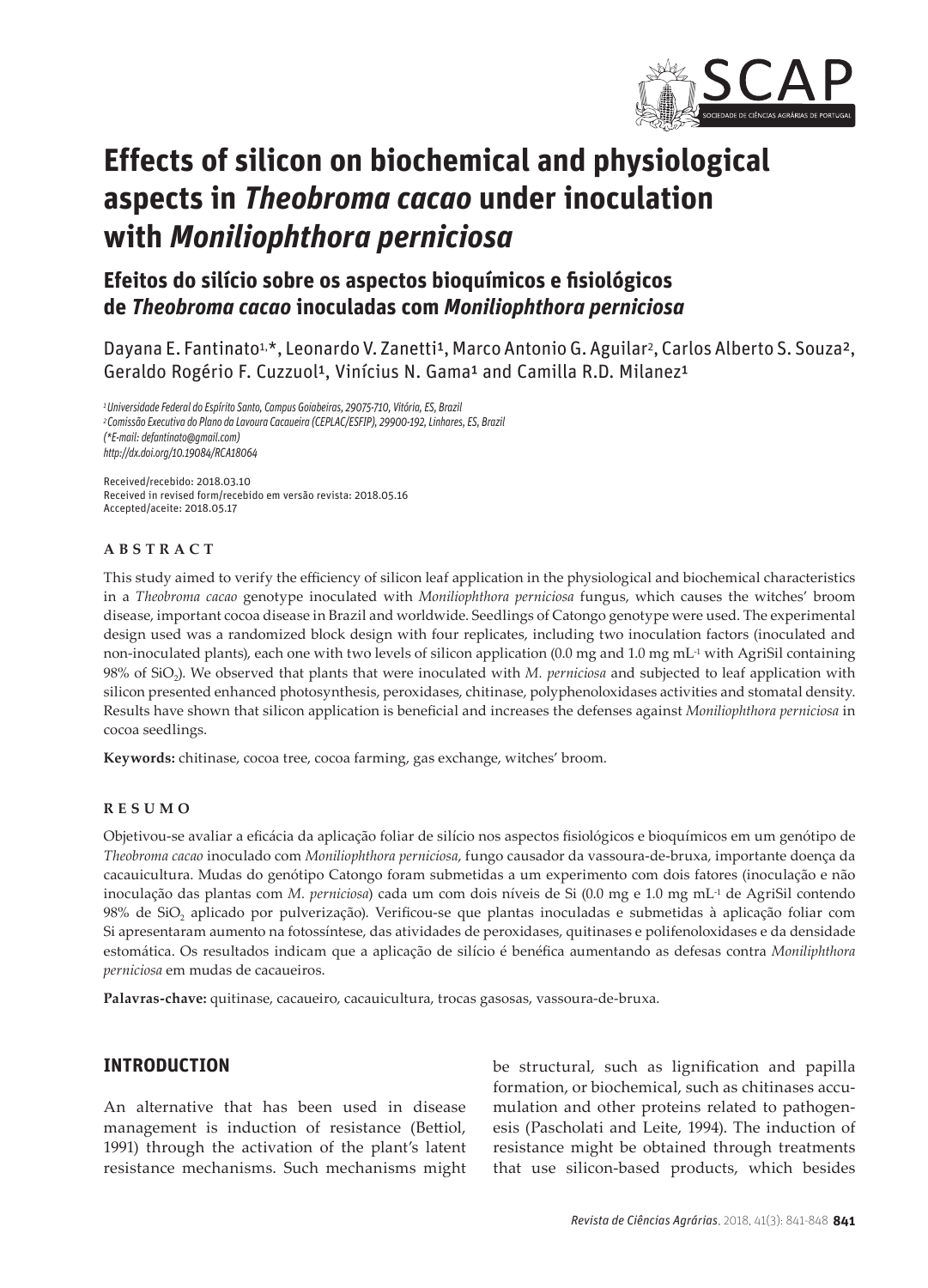being effective in the protection against some diseases, also improve the plant's nutritional aspect, increasing the production and quality of agricultural products.

Existing studies on silicate leaf fertilization have pointed out the potential of silicon to increase resistance against pathogens (Carré-Missio *et al*., 2012; Catalani *et al*., 2016). Silicon is placed on the leaves in the form of amorphous silica on the epidermis, creating a mechanical resistance barrier against fungi getting into the plant interior after its polymerization on the leaf surface (Korndörfer *et al*., 2004). In addition to that, silicon provides an induced active protection, beginning a sequence of defense biochemical reactions in the plant, which leads to peroxidase and polyphenoloxidase production (precursors of synthesis compounds of the plant defense) (Gomes *et al*., 2008), besides accumulating chitinases, which create a structure able to protect and resist to microbial attack (Epstein, 1999).

Peroxidases are enzymes that polymerize monomers used in the formation of lignin, which along with other polysaccharides found in the cell wall, work as a physical barrier to fungi penetration (Vance *et al*., 1980; Cai *et al*., 2006). Chitinases, in turn, are lytic enzymes that hydrolyze the chitin, one of the main components of fungus cell wall. These enzymes release inductors through the pathogen's cell wall, allowing the plant to detect it and activate the defenses (Pascholati and Leite, 1994).

Plants infected by pathogens usually have their photosynthesis reduced, presenting chlorosis and necrosis, which interfere in the photosynthetic area and in pigment quantity (Agrios, 2005). Fertilization with Si improves leaf architecture so as to allow a higher sunlight penetration,  $CO<sub>2</sub>$ absorption and reduction of excessive transpiration, promoting increased photosynthetic activities (Gomes *et al*., 2008).

Witches' broom, caused by *Moniliophthora perniciosa* fungus is one of cocoa's (*Theobroma cacao*) most destructive diseases, characterized by overgrowth of leaf releases, with proliferation of lateral buds and the swelling of infected tissues, this can cause losses of nearly 90% of the production (Evans, 1981).

Cocoa tree is a perennial species found in low lands in moist forests under the protection of tallest trees, as well as in forests of different altitudes, with less moisture, and with lower density trees (Almeida and Valle, 2007). Cocoa fruit seeds represent the main importance in cocoa growing, since they are used for the chocolate production, pharmaceutical products and cosmetics (Menezes and Carmo-Neto, 1993).

Based on the above, the aim of this study was to verify the efficiency of silicon leaf application in *Theobroma cacao*'s seedlings, Catongo genotype, inoculated with *Moniliophthora perniciosa* fungus, through morphophysiological and biochemical analysis.

# **MATERIAL AND METHODS**

Seminal seedlings of *Theobroma cacao* L. Catongo genotype were planted in tubes containing Plantmax® substrate and grown in greenhouse and after 40 days, were underwent silicon treatment. The solution applications were performed in the adaxial and abaxial surfaces of the leaves. Around 6mL were applied per plant up to the point of running off, four applications in total, with intervals of 15 days and performed before inoculation.

The inoculation was performed in a humidified chamber, applying a suspension of 30  $\mu$ L of 2x10<sup>5</sup> viable basidiospores of *Moniliophthora perniciosa* (isolated CPK CEPEC/CEPLAC-Cocoa Research Center/ Cocoa Cultivation Executive Commission), on the 90-days-seedlings' apical meristem. Then the plants were maintained in humidity chamber during 36 h. For the basidiospores viability test, Petri dish with water agar culture medium was used. After being inoculated with the deposition of 4 drops of basidiospores suspension (120  $\mu$ L), the dishes were kept in a humidified chamber and in incubators (25ºC) for 24 hours and afterwards the counting of germinated spores was performed, dividing the dish in 4 quarters (Silva *et al*., 2000). At 45 days after inoculation, the incidence of disease was determined by visual evaluation of symptoms in the aerial part of seedlings.

For the silicon leaf content, the leaves were washed with distilled water and dried in kiln at 70ºC, for 72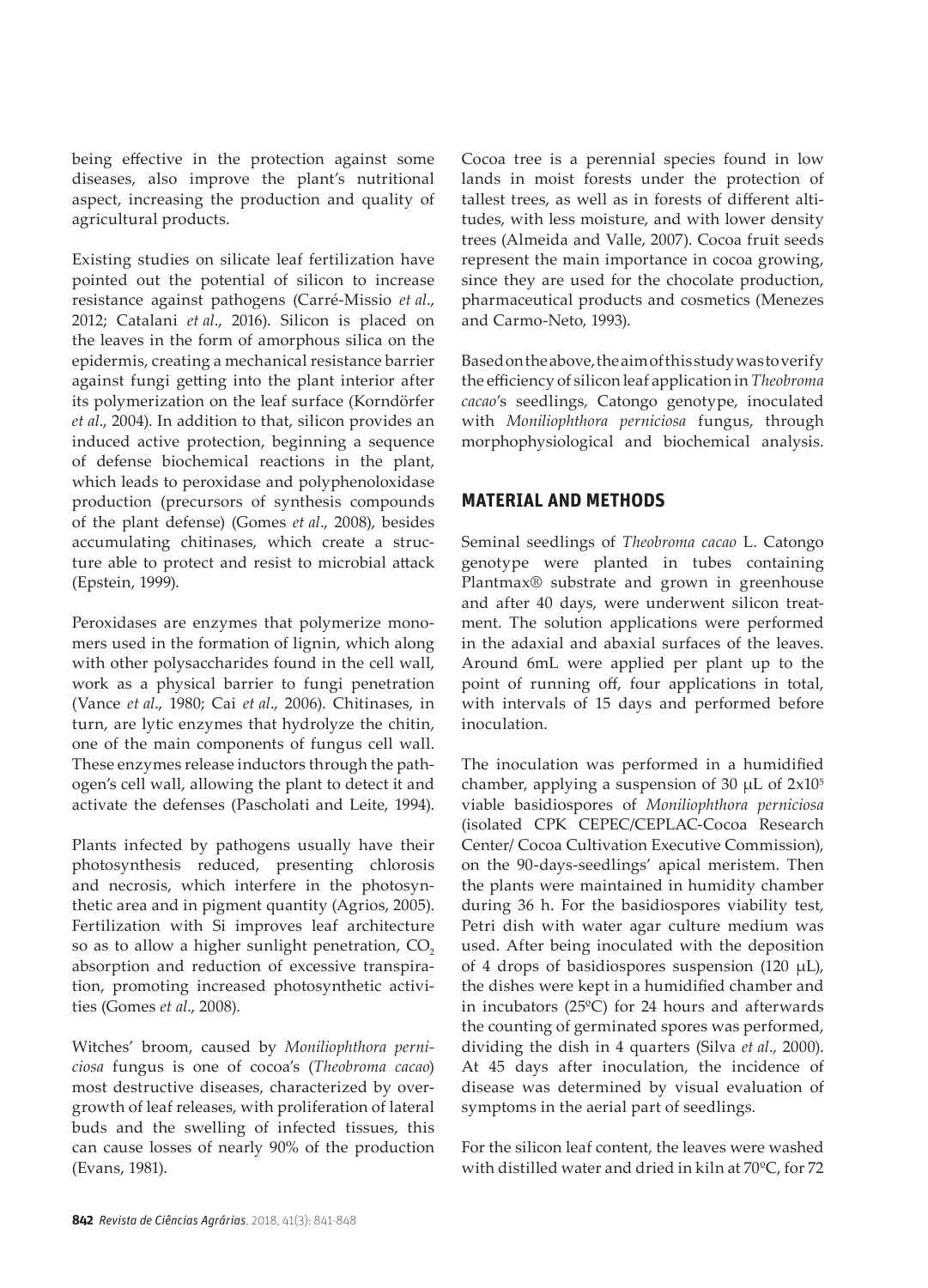hours and milled, in accordance with Korndörfer *et al*. (2004). The reading was performed in spectrophotometer (ThermoScientific®, Genesys 10S, US) at a wavelength of 410 nm. For the measurement, a standard curve was performed from a 1000ppm standard solution of Si, obtained with pure sodium silicate.

The gas exchange measurements were performed in fully expanded 135-days-seedlings' leaves, with the use of atmospheric CO<sub>2</sub> concentration and room temperature. The measures were obtained in closed system using a portable infrared gas analyzer *LI-6400 portable photosynthesis system* (LI-COR, Nebraska, US), in irradiance 1000 μmol photons  $m^2 s^{-1}$ . The following variables were evaluated: CO<sub>2</sub> assimilation (A,  $\mu$ mol CO<sub>2</sub> m<sup>-2</sup> s<sup>-1</sup>), transpiration (*E*, mol H<sub>2</sub>O m<sup>-2</sup> s<sup>-1</sup>), stomatal conductance  $(g<sub>s</sub>$  mol H<sub>2</sub>O m<sup>-2</sup> s<sup>-1</sup>) and intercellular CO<sub>2</sub> concentration ( $C_i$ , µmol CO<sub>2</sub> mol ar<sup>1</sup>).

For the extraction of total protein and determination of enzymatic activity, the extract was obtained from the same leaves used for the analysis of gas exchanges. 0.4g of foliar surface was homogenized in potassium phosphate buffer 100mM (pH 6.8), EDTA-Na<sub>2</sub> 0.1mM and polyvinylpolypyrrolidone (PVPP) 1% (p/v), using chilled mortar and pestle. The homogenized was centrifuged to 12000x g for 15min at 4ºC (Parida *et al*., 2004). The supernatant was used for measuring total protein and polyphenoloxidase, chitinase and peroxidase enzyme essay activities.

Total proteins quantification was performed in accordance with Bradford (1976). 100 µL of the extract supernatant was mixed with 2000 µL of Bradford Reagent. After 5 minutes, the absorption was determined at 595 nm in spectrophotometer (ThermoScientific®, Genesys 10S) and the results were expressed as mg of protein/g fresh tissue (mg ptn/g MF), containing bovine serum albumin as standard protein.

The reaction of peroxidase activity of guaiacol (POD) was performed in accordance with Cakmak *et al*. (1993), with modifications. We used 10 µL of extract and 200 µL of sodium phosphate buffer (100 mM, pH 6.8) with guaiacol 20 mM and 100  $\mu$ L of hydrogen peroxide 20 mM. The absorption increase due to guaiacol oxidation was registered

at 470 nm after 2 minutes reaction using spectrophotometer ThermoScientific®, Genesys 10S. The results were expressed in absorption units/min/mg of protein, using extinction coefficient of  $H_2O_2$  with value 26.6 mM<sup>-1</sup> cm<sup>-1</sup> (µmol  $H_2O_2/m$ in/mg ptn).

Polyphenoloxidase (PPO) activity was obtained through the conversion of catechol into quinone in compliance with Cañal *et al*. (1988), with modifications, using 20 µL of extract, 1 mL of catechol 20 mM and 1 mL of sodium phosphate buffer 100 mM pH 6.8. After 2 minutes of reaction, a reading at 420 nm in spectrophotometer ThermoScientific®, Genesys 10S was carried out. The results were expressed in absorption units/ min/mg of protein (UA/min/mg ptn).

Chitinase activity (CHI) was determined by the release of soluble fragment of carboxymethylated chitin marked with remazol brilliant blue ("Chitin azure" – SIGMA), according Stangarlin *et al*. (2000), with modifications. We used 150 µL of extract, 650 µL of sodium acetate buffer 50 mM pH and 200 µL of "Chitin azure". After incubation at 40ºC for 20min, the reaction was stopped with 200 µL de HCl 1M and afterwards, centrifuged at 10000 g/10 min. at 4ºC. The absorption was determined at 550nm through spectrophotometric analysis (spectrophotometer ThermoScientific®, Genesys 10S). The results were expressed in absorbance/min/mg unit protein (AU/min/mg ptn).

The determination of stomatal density  $(n^{\circ}/mm^2)$ was performed through the epidermal impression of abaxial leaf surface in microscope glass slide with instant adhesive (Super Bonder®). The observations and photographic documentation were made in photomicroscope Eclipse 50i, (Nikon, Japan). The quantitative analyses were performed with the use of TSview image analysis software.

The experimental design used was randomized block (RBD), with four replicates, in 2x2 factorial design, including two inoculation factors (inoculated and non-inoculated plants), each one with two levels of silicon application: 0.0 mg Si (water sprayed control) and 1.0 mg mL<sup>-1</sup> with AgriSil containing  $98\%$  of SiO<sub> $2$ </sub>, resulting in 16 treatments with 10 plants each. The data collected went through analysis of variance (ANOVA) and the means were compared via Turkey's test at 5. All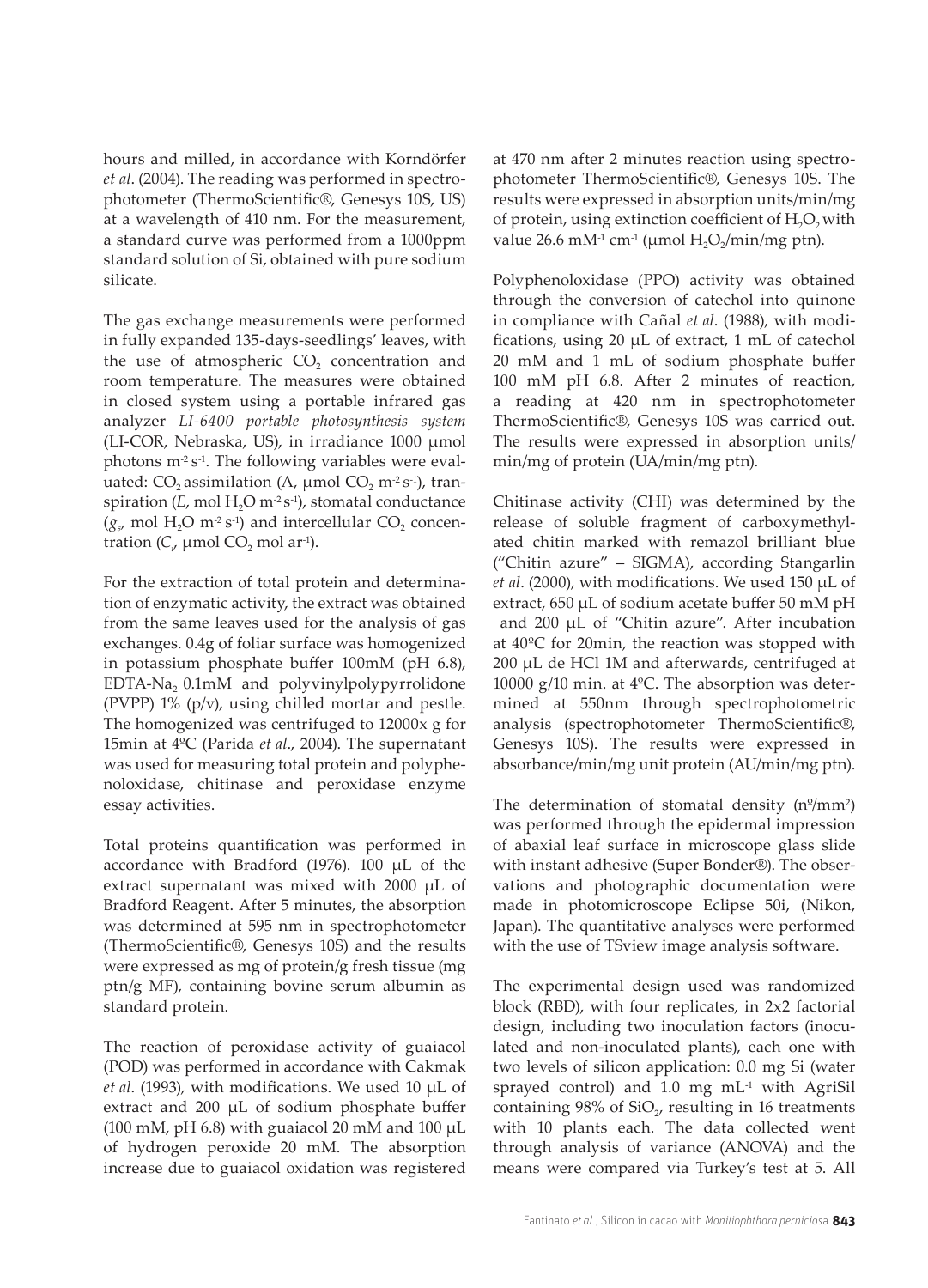analysis was carried out using Assistat 7.6 beta (2012) program, UAEG-CTRN-UFCG Campina Grande – PB.

# **RESULTS AND DISCUSSION**

Inoculated plants presented brooms, as a consequence of hypertrophy of the plants issues, loss of apical dominance and proliferation of axillary shoots, resulting in the formation of abnormal stems, characteristic of green brooms.

The beneficial relation of silicon against pathogens is reported is studies with different vegetal species (Zambolim *et al*., 2009; Carré-Missio *et al*., 2012; Guerra *et al*., 2014; Polanco *et al*., 2014; Santos *et al*., 2014; Catalani *et al*., 2016). There was statistical interaction between inoculation and silicon application factors to all variables analyzed, except for Si leaf content (Table 1) and the internal carbon dioxide concentration (Table 2).

Silicon application caused increase of photosynthesis in all plants. Without Si application, inoculated plants presented lower photosynthesis and stomatal conductance values compared to the non-inoculated plants (Table 2). The increase in the gas exchange values due to Si application points out the benefit of this element concerning photosynthesis (Hattori *et al*., 2005; Carvalho *et al*., 2008; Zanão Júnior, 2009). Silicon fosters improvement in plants' architecture, optimizing sunlight interception and resulting in a better efficiency in CO<sub>2</sub> assimilation (Gomes *et al*., 2008; Souza *et al*., 2010).

Silicon has influenced the increase in stomatal conductance only for non-inoculated plants and there was no statistical difference for inoculated plants (Table 2). The lower photosynthetic activity in the inoculated plants studied reinforces the influence that pathogens have on plants. The stomatal conductance reduction; the toxin production by pathogens; and the hormonal imbalance, among other things, compromise the photochemical and biochemical stages of photosynthesis (Daly, 1976; Machado *et al*., 2006). This is possibly due to the lower radiation interception, because of photosynthetic leaf area loss, resulting from damage caused by pathogen in the leaf structure and biochemical reactions.

For transpiration, Si application has caused value decrease only for inoculated plants, no difference was observed for the non-inoculated ones (Table 2). The higher transpiration found in inoculated plants without Si application might be associated with the cuticle destruction, increase in permeability of the leaf cell membrane and inhibition of stomata closure (Duniway and Durbin, 1971).

With Si application, there was increase in POD and PPO activities in inoculated plants and PPO reduction in non-inoculated plants. For CHI, Si has tripled this enzyme's activity in inoculated plants and increased nearly tenfold the activity

**Table 1 -** Silicon leaf content in *T. cacao* plants under influence of inoculation with *M. perniciosa* and treated with silicon

| <b>Treatments</b> | $SiO$ , $(mg \, mL^{-1})$ |           |  |
|-------------------|---------------------------|-----------|--|
|                   | 0.00                      | 1.00      |  |
| Inoculated        | 0.82                      | $0.76$ ns |  |
| Non-inoculated    | 0.95                      | 0.96      |  |

Averages followed by the same letter in the column do not differ statistically by Tukey test at 5% probability. ns - non-significant at 5% probability.

|                          |  | Table 2 - Parameters of gas exchanges in T. cacao plants |  |  |  |
|--------------------------|--|----------------------------------------------------------|--|--|--|
|                          |  | under influence of inoculation with <i>M. perniciosa</i> |  |  |  |
| and treated with silicon |  |                                                          |  |  |  |

| <b>Treatments</b> | $SiO$ , $(mg \, mL^{-1})$ |                                                                |
|-------------------|---------------------------|----------------------------------------------------------------|
| 0.00              | 1.00                      |                                                                |
|                   |                           | A ( $\mu$ mol CO <sub>2</sub> m <sup>2</sup> s <sup>-1</sup> ) |
| Inoculated        | 2.65 <sub>bB</sub>        | 4.72 <sub>b</sub> A                                            |
| Non-inoculated    | 4.84 aB                   | 5.90aA                                                         |
|                   |                           | $E \text{ (mol H, O m}^2 \text{ s}^{-1})$                      |
| Inoculated        | $0.51$ aA                 | 0.34 <sub>bB</sub>                                             |
| Non-inoculated    | $0.44$ a A                | $0.46$ a A                                                     |
|                   |                           | $g_c$ (mol H <sub>2</sub> O m <sup>2</sup> s <sup>-1</sup> )   |
| Inoculated        | 0.05 <sub>bA</sub>        | 0.07 <sub>b</sub> A                                            |
| Non-inoculated    | $0.11 \text{ aB}$         | $0.22$ aA                                                      |
|                   |                           | $Ci$ (µmol CO <sub>2</sub> mol ar <sup>-1</sup> )              |
| Inoculated        | 221.00                    | $294.00$ ns                                                    |
| Non-inoculated    | 307.00                    | 339.00                                                         |

Averages followed by the same by the same small letter in the column and capital letter in the line do not differ statistically by Tukey test at 5% probability. ns non-significant at 5% probability. *A*: photosynthesis; *gs*: stomatal conductance; *E*: Transpiration; *Ci:* CO<sub>2</sub> internal concentration.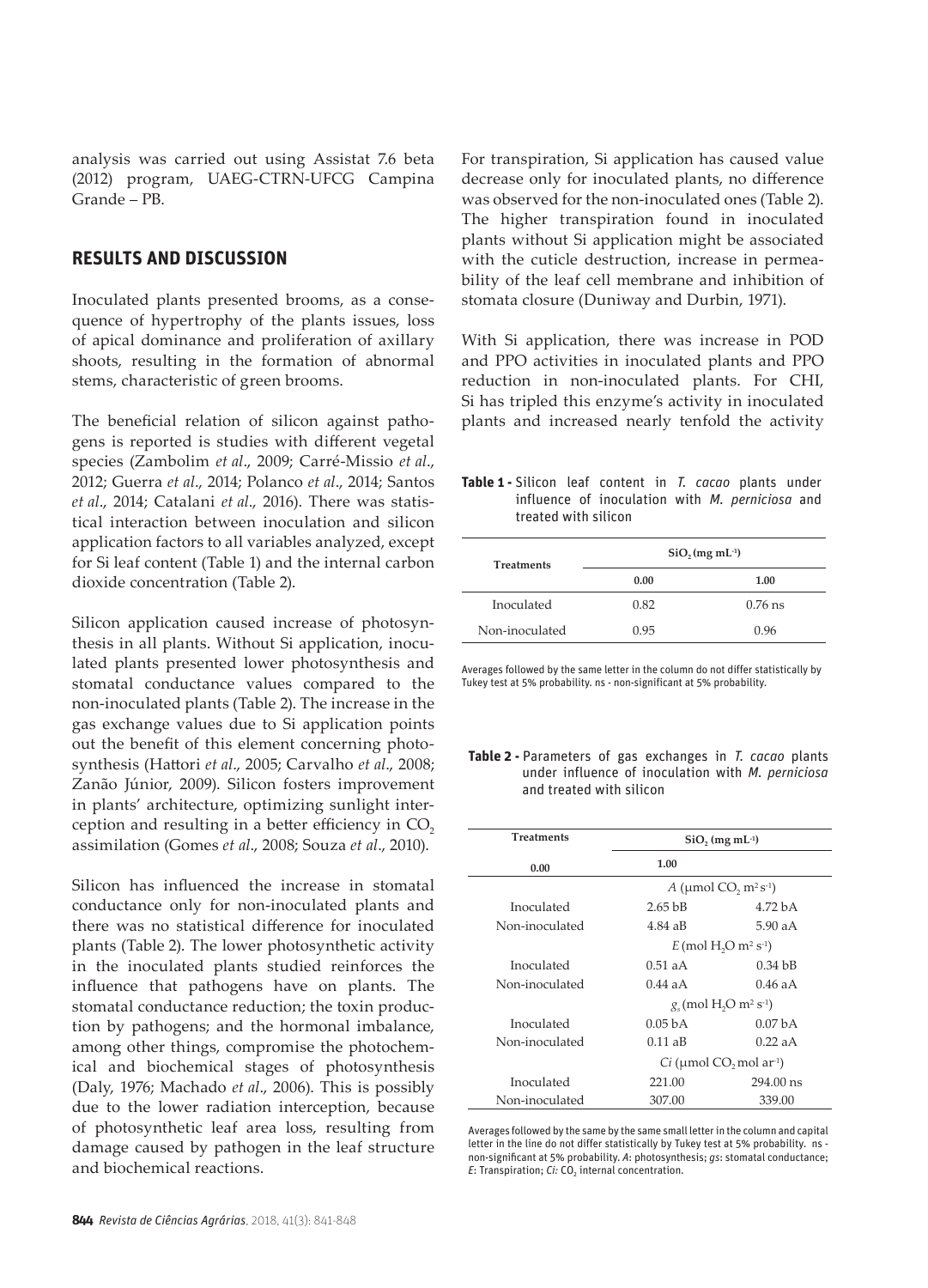in non-inoculated plants. Without Si application, inoculated plants presented lower POD and PPO activities when compared to non-inoculated plants. Whereas for CHI, the highest activity was observed in inoculated plants (Table 3).

The increase of POD, PPO and CHI activities, observed in the treatments with Si confirm once more the action of this element as a promoter of increase resistance in infected plants, as reported in other studies (Silva *et al*., 2008; Carré-Missio *et al*., 2012; Soratto *et al*., 2012). Silicon affects the signs between host and pathogen, activating defense organisms more quickly and extensively, acting as elicitor of the induced resistance process. Thus, Si increases transcription in some genes that codify POD and PPO, in addition to increasing lytic CHI activity, fungal cell wall (Datnoff *et al*., 2007).

As far as POD activity is concerned, we expected to find higher values in inoculated plants, different from what was observed in this study. The higher POD activity in inoculated plants has possibly occurred in the beginning of the infection and reduced in the period in which its evaluation was conducted, at the end of the experiment. Boudjeko *et al*. (2005) observed higher POD activity two days after the inoculation, with subsequent activity reduction. Peroxidases act mainly as indicators of beginning of resistance response evolution than as elements dedicated to execute the defense (Asada, 1992). This POD increase over time might also be

**Table 3 -** Activity of enzymes POD, PPO and CHI in *T. cacao* leaves under influence of inoculation with *M. perniciosa* and treated with silicon

| <b>Treatments</b> | $SiO$ , $(mg \, mL^{-1})$  |                                                        |
|-------------------|----------------------------|--------------------------------------------------------|
| 0.00              | 1.00                       |                                                        |
|                   |                            | POD (mmol min <sup>-1</sup> mg protein <sup>-1</sup> ) |
| Inoculated        | $0.15$ bB                  | $0.38$ aA                                              |
| Non-inoculated    | 0.26 a A                   | $0.34$ a A                                             |
|                   |                            | PPO (U min-1 mg protein-1)                             |
| Inoculated        | $0.004$ bB                 | 0.049aA                                                |
| Non-inoculated    | $0.048$ a A                | $0.026$ bB                                             |
|                   | $CHI$ (U mg protein $-1$ ) |                                                        |
| Inoculated        | 1.07aB                     | 2.93aA                                                 |
| Non-inoculated    | $0.17$ bB                  | 1.59 <sub>bA</sub>                                     |

Averages followed by the same by the same small letter in the column and capital letter in the line do not differ statistically by Tukey test at 5% probability. resulting from leaf maturation. Due to the fact that these enzymes are involved in the formation of plant cell wall, specially leaves, having their activity reduced with complete leaf expansion (Macagnan *et al*., 2008).

Although PPO activity is expected to improve plant resistance to stress, being increased in tissues infected by pathogens, its low activity, as observed in the present study, points out little level of cellular degradation, as observed by Farah and Donangelo (2006). PPO is found in latent forms in chloroplast and mitochondria membranes, having no contact with phenolic compounds, contained in the vacuoles. When there is chloroplast and vacuoles rupture, PPO does not oxidize the phenols (Yoruk and Marshall, 2003).

The highest chitinase enzyme activity in inoculated plants is a previously reported in cocoa trees (Macagnan *et al*., 2008) and in other inoculated plants (Agrios, 2005; Campos *et al*., 2009). Since they are enzymes related to pathogenesis, peroxidases and chitinases, they are activated by SAR (systemic acquired resistance*)*, which is induced by pathogens or chemical inductors (Siegrist *et al*., 2000). The accumulation and synthesis of chitinase in the plant tissues have also been frequently associated to defense mechanisms against diseases, which might be triggered by pathogens, metabolites derived from microorganisms or chemicals that act as resistance inductors (Roulin and Buchala, 1995).

Silicon has allowed density increase in inoculated and non-inoculated plants. In treatments without Si, inoculated plants presented higher stomatal density compared with those non-inoculated (Table 4). Higher stomatal density is reported as

**Table 4 -** Average values of stomatal density in *T. cacao*  leaves under influence of inoculation with *M. perniciosa* and treated with silicon

| <b>Treatments</b> | $SiO$ , $(mg mL-1)$ |                      |  |
|-------------------|---------------------|----------------------|--|
| 0.00              | 1.00                |                      |  |
| Inoculated        | $103.00 \text{ a}B$ | 114.00 aA            |  |
| Non-inoculated    | 85.00 <sub>bB</sub> | 90.00 <sub>b</sub> A |  |

Averages followed by the same small letter in the column and capital letter in the line do not differ statistically by Tukey test at 5% probability.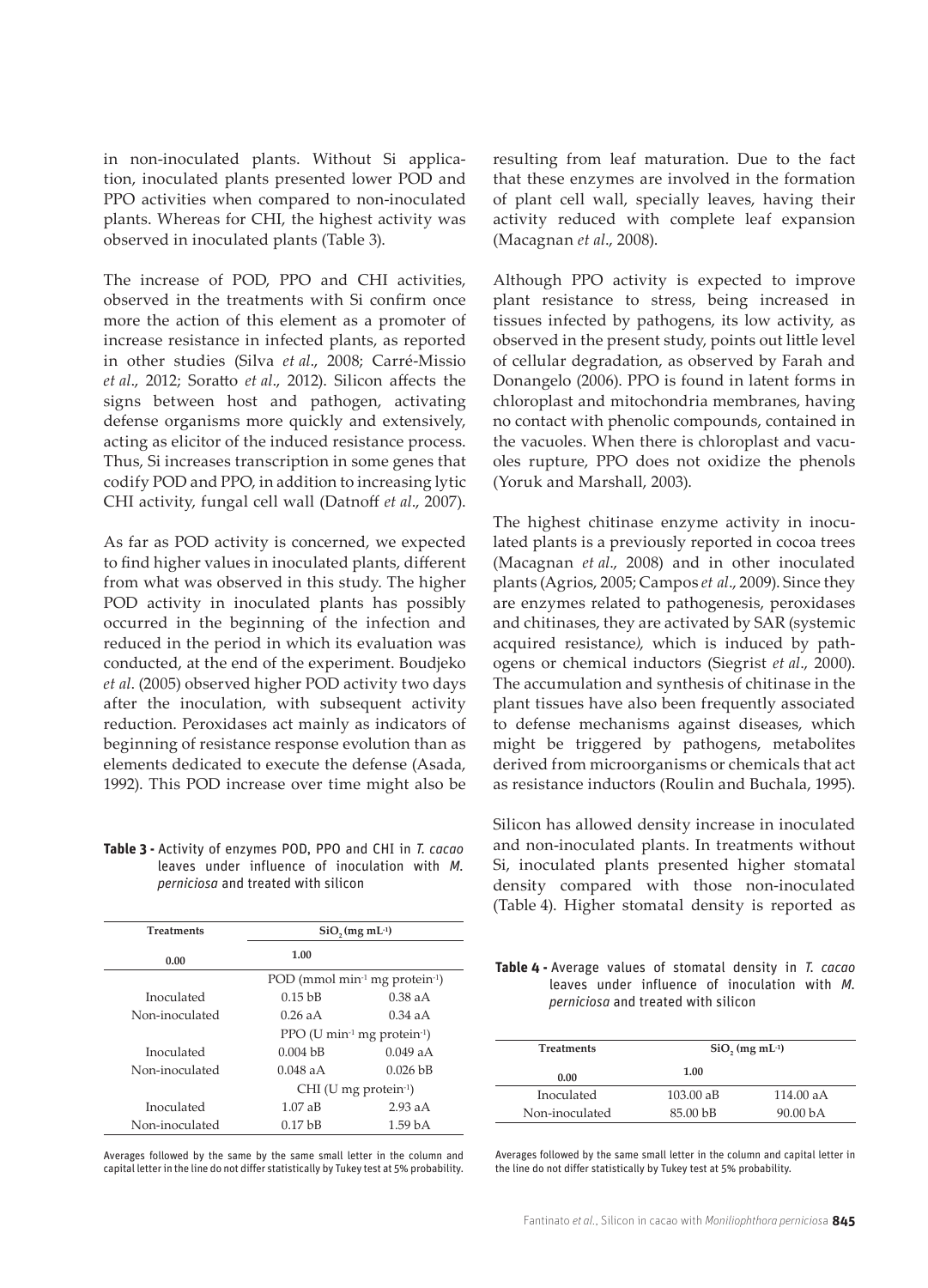a characteristic of resistance to diseases (Grewal *et al*., 1999) and, along with silicon accumulation, it represents morphological changes that might occur and affect the host-pathogen interactions (Chakraborty *et al*., 2000).

Silicon application did not affect Si leaf content in the studied specie. Similar results were also reported by other genotype of cocoa tree (Zanetti *et al*., 2016) and other vegetal species infected by fungi (Zambolim *et al*., 2009; Zanão Júnior, 2009; Carré-Missio *et al.*, 2012). In all treatments, the plants had Si content lower than 1%. Although Pinto *et al.* (2011) has observed content over 1% in Catongo leaves, according to which the plant was categorized as silicon accumulator (Ma *et al*., 2001), the results obtained in the present study do not confirm these data.

### **CONCLUSION**

Silicon leaf application contributed to assuage the effects caused by witches' broom disease in *T. cacao* allowing photosynthetic activity increase as well as increase in chitinase, polyphenoloxidase and peroxidase enzymes in inoculated plants.

#### **ACKNOWLEDGEMENTS**

Thanks to the Coordination for the Improvement of Higher Education Personnel, to the Vegetal Biology post-graduation program at Espírito Santo Federal University, for granting the scholarship and for the financial support. To the Cocoa Cultivation Executive Commission of Linhares-ES for providing the seedlings and the physical space; to the researchers, Dr. Karina Gramacho and technician Joselito Moraes from CEPLAC Ilhéus for all the assistance.

#### **REFERENCES**

Agrios, G.N. (2005) – *Plant Pathology*. Amsterdam, The Netherlands: Elsevier Academic Press, 952 p.

- Almeida, A.A.F. de & Valle, R.R. (2007) Ecophysiology of the cacao tree. *Brazilian Journal of Plant Physiology*, vol. 19, n. 4, p. 425-448. http://dx.doi.org/10.1590/S1677-04202007000400011
- Asada, K. (1992) Ascorbate peroxidase: a hydrogen peroxidase-scavenging enzyme in plants. *Physiologia Plantarum*, vol. 85, n. 2, p. 235-241. https://doi.org/10.1111/j.1399-3054.1992.tb04728.x
- Bettiol, W. (1991) Componentes do controle biológico de doenças de plantas. *In*: Bettiol, W. (Ed.) *Controle biológico de doenças de plantas*. Jaguariúna: Embrapa-CNPMA, p. 1-5.
- Boudjeko, T.; Omokolo, N.A.; Driouich, A. & Balangé, A.P. (2005) Peroxidase and pectin methylesterase activities in cocoyam (*Xanthosoma sagittifolium* L. Schott) roots upon *Pythium myriotylum* inoculation. *Journal of Phytopathology*, vol. 153, n. 7-8, p. 409-416. https://doi.org/10.1111/j.1439-0434.2005.00993.x
- Bradford, M.A. (1976) A rapid and sensitive method for the quantification of microgram quantities of protein utilizing the principle of protein-dye binding. *Analytical Biochemistry*, vol. 72, n. 1-2, p. 248-254. https://doi.org/10.1016/0003-2697(76)90527-3
- Cai, C.; Xu, C.; Li, X.; Ferguson, I. & Chen, K. (2006) Accumulation of lignin in relation to change in activities of lignification enzymes in loquat fruit flesh after harvest. *Postharvest Biology and Technology*, vol. 40, n. 2, p. 163-169. https://doi.org/10.1016/j.postharvbio.2005.12.009
- Cakmak, I.; Strobe D. & Marschner, H. (1993) Activities of hydrogen peroxide-scavenging enzymes in germinating wheat seeds. *Journal of Experimental Botany*, vol. 44, n. 1, p. 127-132. https://doi.org/10.1093/ jxb/44.1.127
- Campos, A.D.; Hampe, M.M.V.; Ferreira, A.G.; Antunes, I.F. & Castro, L.A.S. (2009) Indução de resistência sistêmica à antracnose em feijoeiro-comum pela raça delta avirulenta de *Colletotrichum lindemuthianum*. *Pesquisa Agropecuária Brasileira*, vol. 44, n. 1, p. 15-21.
- Cañal, M.J.; Tamés, R. S. & Fernández, B. (1988) Peroxidase and polyphenoloxidase activities in *Cyperus esculentus* leaves following glyphosate applications. *Plant Physiology*, vol. 74, n. 1, p. 125-130. https://doi. org/10.1111/j.1399-3054.1988.tb04952.x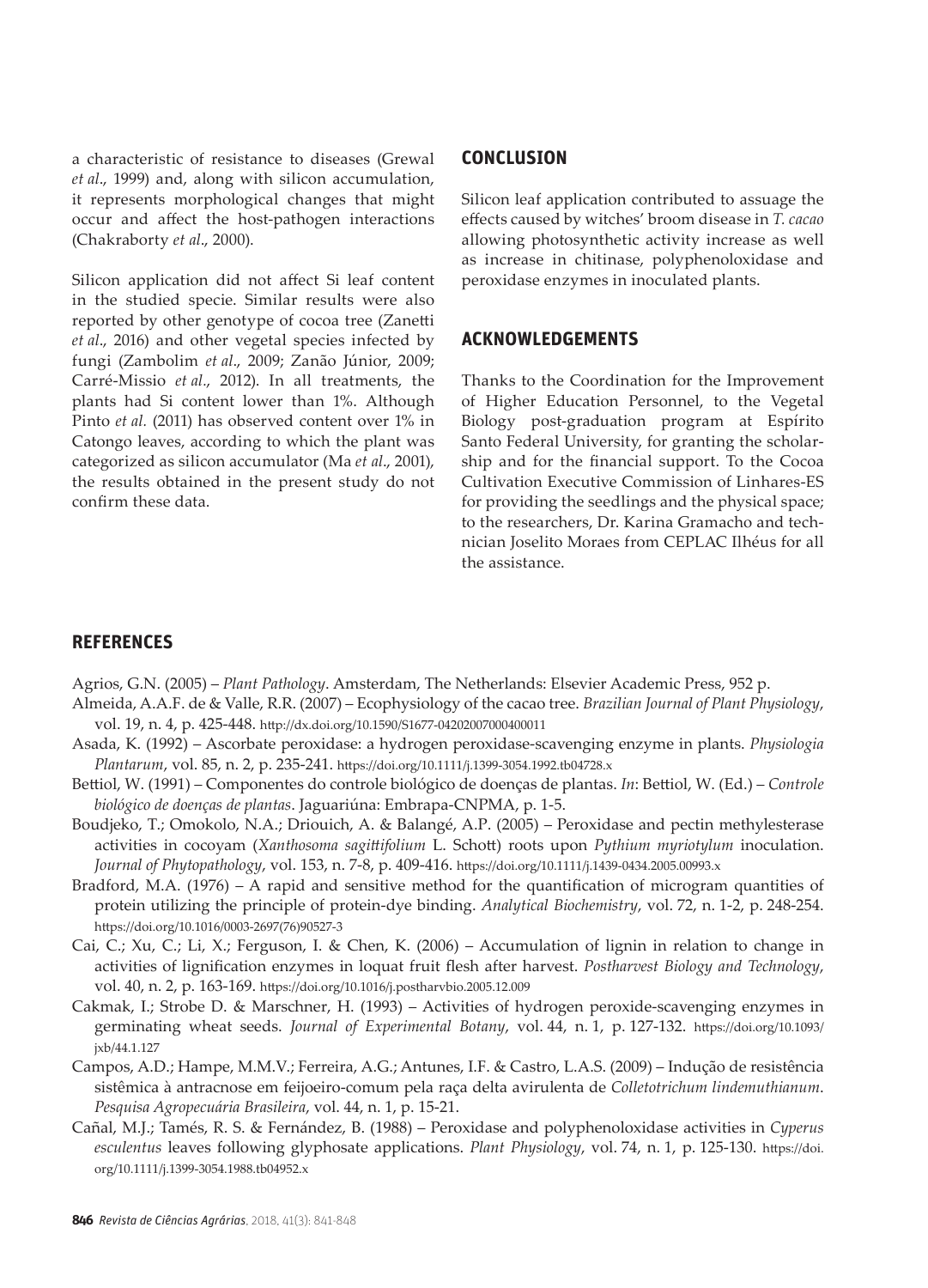- Carré-Missio, V.; Rodrigues, F.A.; Schurt, D.A.; Rezende, D.C.; Moreira, W.R.; Korndörfer, G.H. & Zambolim, L. (2012) – Componentes epidemiológicos da ferrugem do cafeeiro afetados pela aplicação foliar de silicato de potássio. *Tropical Plant Pathology*, vol. 37, n. 1, p. 50-56. http://dx.doi.org/10.1590/S1982-56762012000100006
- Carvalho, M.P.; Zanão Júnior, L.A.; Ávila, V.T. & Alvarez, V.H. (2008) Características fisiológicas de plantas de arroz cultivadas em solução nutritiva com fontes de silício. *In: Congresso Brasileiro de Botânica.* Natal, Sociedade Brasileira de Botânica.
- Catalani, G.C.; Vieira, M.R.; Camargos, L.S.; Bomfim, N.C.P. & Agustini, J.A. (2016) Effects of potassium silicate application on papaya plants in the twospotted spider mite population. *Revista Brasileira de Fruticultura,* vol. 39, n. 2, e. 840. http://dx.doi.org/10.1590/0100-29452017840
- Chakraborty, S.; Tiedemann, A.V. & Teng, P.S. (2000) Climate change: potential impact on plant diseases. *Environmental Pollution*, vol. 108, n. 3, p. 317-326. https://doi.org/10.1016/S0269-7491(99)00210-9
- Daly, J.M. (1976) The carbon balance of diseased plants: changes in respiration, photosynthesis and translocation. *In*: Heitefuss, R. & Williams, P.H. (Eds.) – *Physiological plant pathology*. Berlin, Springer-Verlag. p. 450-479. https://doi.org/10.1007/978-3-642-66279-9\_18
- Datnoff, L.E.; Rodrigues, F.A. & Seebold, K.W. (2007) Silicon and Plant Nutrition. *In*: Datnoff, L.E.; Elmer, W.H. & Huber, D.M. (Eds.) – *Mineral nutrition and plant disease*. Saint Paul MN, ASP Press. p. 233-246.
- Duniway, J.M. & Durbin, R.D. (1971) Some effects of *Uromyces phaseoli* on the transpiration rate and stomatal response of bean leaves. *Phytopathology*, vol. 61, n. 1, p. 114-119. https://doi.org/10.1094/Phyto-61-114
- Epstein, E. (1999) Silicon. *Annual Review of Plant Physiology and Plant Molecular Biology*, vol. 50, p. 641-664. https://doi.org/10.1146/annurev.arplant.50.1.641
- Evans, H.C. (1981) Pod rot of cacao caused by *Moniliophthora roreri*. Phytopathological Paper n. 24, CMI.
- Farah, A. & Donangelo, C.M. (2006) Phenolic compounds in coffee. *Brazilian Journal of Plant Physiology*, vol. 18, n. 1, p. 23-36. http://dx.doi.org/10.1590/S1677-04202006000100003
- Gomes, F.B.; Moraes, J.C.; Santos, C.D. & Antunes, C. S. (2008) O uso do silício como indutor de resistência em batata a *Myzus persicae* (Sulzer) (Hemiptera: Aphididae). *Neotropical Entomology*, vol. 37, n. 2, p. 185- 190. http://dx.doi.org/10.1590/S1519-566X2008000200013
- Guerra, A.M.N.M.; Rodrigues, F.A.; Lima, T. C.; Berger, p. G.; Barros, A. F. & Silva, Y.C.R. (2014) Capacidade fotossintética de plantas de algodoeiro infectadas por ramulose e supridas com silício. *Bragantia*, vol. 73, n. 1, p. 50-64. http://dx.doi.org/10.1590/brag.2014.010
- Grewal, T.S.; Dhillon, M.; Sampuran, K. & Sharma, I. (1999) Role of stomata and hairs in resistance/ susceptibility of wheat to Karnal bunt. *Journal of Mycology and Plant Pathology*, vol. 29, n. 2, p. 217-221.
- Hattori, T.; Inanaga, S.; Araki, H.; An, P.; Morita, S.; Luxova, M. & Lux, A. (2005) Application of silicon enhanced drought tolerance in *Sorghum bicolor*. *Physiologia Plantarum*, vol. 123, n. 4, p. 459-466. https://doi. org/10.1111/j.1399-3054.2005.00481.x
- Korndörfer, G.H.; Pereira, H.S. & Nolla, A. (2004) Análise de silício: solo, planta e fertilizante. *Boletim Técnico 2*.
- Ma, J.F.; Miyake, Y. & Takahashi, E. (2001) Silicon as a beneficial element for crop plant. *In*: Datnoff, L.E.; Korndörfer, G.H. & Snyder, G. (Eds.) – *Silicon in Agriculture*. New York, Elsevier Science, p.17-39.
- Macagnan, D.; Romeiro, R.S.; Baracat-Pereira, M.C.; Lanna-Filho, R.; Batista, G.S. & Pomella, A.W.V. (2008) – Atividade de enzimas associadas ao estado de indução em mudas de cacaueiro expostas a dois actinomicetos residentes do filoplano. *Summa Phytopathologica*, vol. 34, n. 1, p. 34-37. http://dx.doi.org/10.1590/ S0100-54052008000100007
- Machado, E.C.; Oliveira, R.F.; Ribeiro, R.V.; Medina, C.L.; Stuchi, E.S.; Marin, F.R.; Silva, J.A.B. & Silva, S.R. (2006) – Fluxo da seiva e fotossíntese em laranjeira 'Natal' com clorose variegada dos citros. *Pesquisa Agropecuária Brasileira*, vol. 41, n. 6, p. 911-918.

Menezes, S. & Carmo-Neto, D. (1993) – *A Modernização da agribusiness do cacau*. Salvador, Cargill. 1993, 180 p.

- Parida, A.K.; Das, A. & Mohanty, B.P. (2004) Defense potentials to NaCl in a mangrove *Bruguiera parviflora*: differential changes of isoforms of some antioxidant enzymes. *Journal of Plant Physiology*, vol. 161, n. 5, p. 531-542. https://doi.org/10.1078/0176-1617-01084
- Pascholati, S.F. & Leite, B. (1994) Mecanismos bioquímicos de resistência à doenças. *In*: Luz, W.C. (Ed.) *Revisão Anual de Patologia de Plantas*. Passo Fundo, p. 1-51.